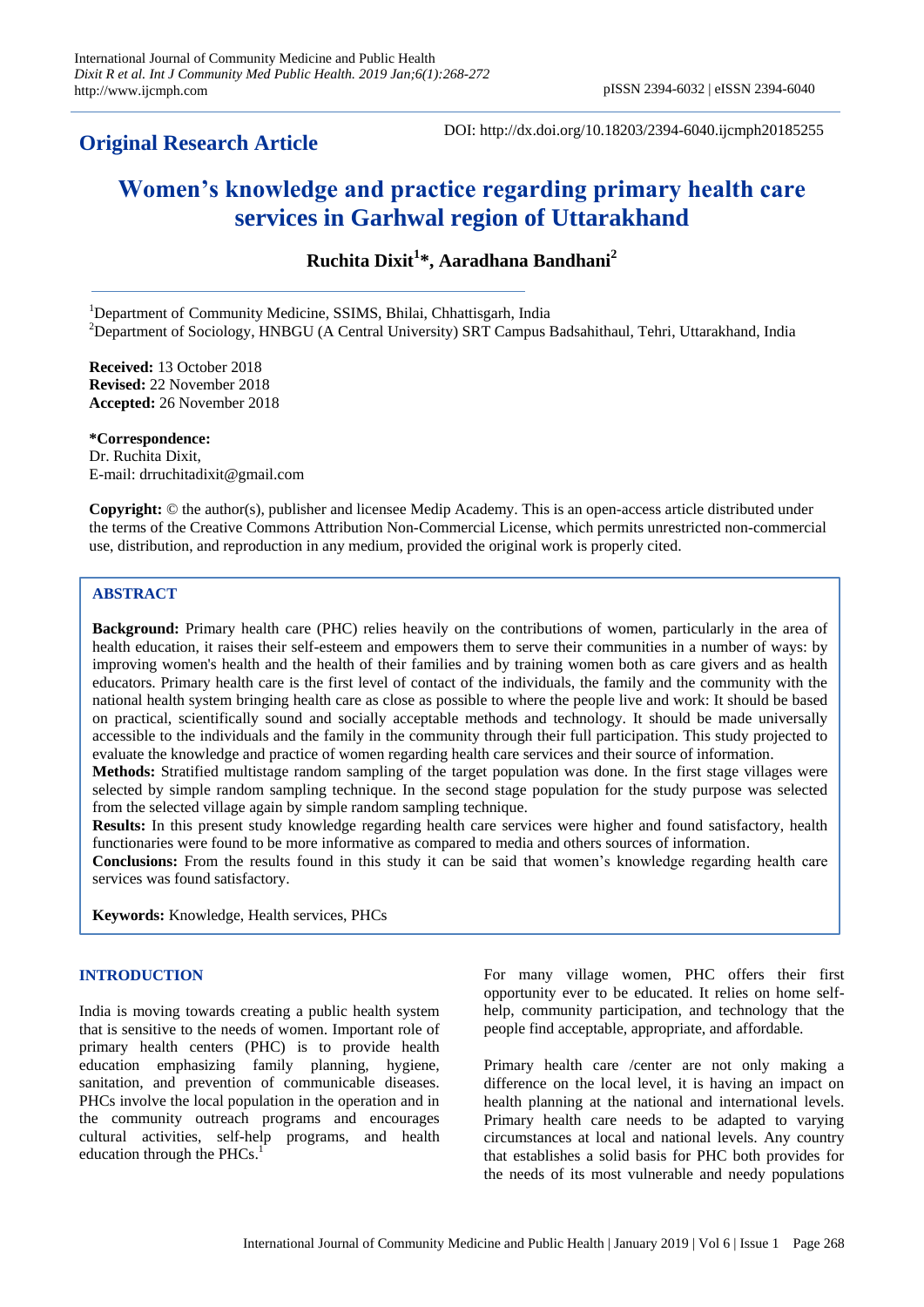and, at the same time, empowers its most neglected resource - women. Primary health care discussions bring women into the process of both making and implementing decisions that affect the community.

The women rights are the means by which a dignified living is ensured thereby safeguarding her privileges. Thus the basic fundamental rights of speech, freedom and decision-making are her basic rights as an individual and citizen. The right for education and employment are significant for women development and national development in the wider sense. As Jawaharlal Nehru well said, "You can tell the condition of the nation by looking at the status of women." The power and freedom to exercise these rights is Women empowerment. The key underlying concepts that define women"s empowerment relate to choices, control, and  $power<sup>2</sup>$  In India, community health care lies mainly with women in rural areas.<sup>3</sup>

In broader sense Women's empowerment means women's access to and control over resources, which extends to their decision-making capabilities regarding household decisions, employment, income, household assets and expenditure, fertility, sexuality, and freedom of movement (physical mobility) and their control over material and intangible resources such as property, information and time; their position within the household vis-a-vis other male and female household members; their experience of domestic violence; and their education.<sup>4</sup>

The objectives of this study are follows:

- To study the socio-economic background of the respondents;
- To study women's knowledge and practice regarding health services;
- To study their source of information about health care services.

# **METHODS**

The study was carried out by house to house survey in 20 villages of Khirshu block Pauri Garhwal, Uttarakhand. During the home visits, they were briefed about the objective of the study. A total of 200 women were enrolled in the study and given a specially designed structured self administered pre-tested questionnaire.

# *Type of study*

Cross-sectional community based study

#### *Area of study*

Khirshu block Pauri Garhwal

#### *Study period*

The survey was carried out between November 2009 and April 2010

#### *Statistical analysis*

Data was coded, entered and analyzed by using Epi-Info Software 3.4.3. Data was expressed in percentage.

#### *Sample size*

The sample size is determined by the magnitude of the maximum allowable error and the degree of confidence that the error in the estimate will not exceed the maximum allowable error. In general the sample size is manipulated until

z σx = e

Where z is determined by the degree of confidence.

Since 
$$
\sigma x = \sigma/\sqrt{n}
$$

It follows that  $z \sigma/\sqrt{n} = e$ 

$$
\sqrt{n} = \frac{z\sigma}{e}
$$

$$
n = \frac{z^2 \sigma^2}{e^2}
$$

Where e is equal to the maximum allowable error, z is determined by the degree of confidence, and  $\sigma$  is the standard deviation of the population from which the sample is selected.

Now total sample size;

Samples n = 
$$
(1.96)^2 (4.6)^2 / (0.65)^2
$$
  
= 193.45

Finally, 200 respondents from 10 villages 20 from each were selected at randomly.

# **RESULTS**

Our study shows that majority of the respondents (37.5%) were from lower middle class, and 27.5% were from lower class. while 4% of respondents were from upper middle and a very negligible (1) percent of respondents were from upper class. According to age group majority (39%) of the respondents were middle age group (27%) young age group, and 34% of respondents were belonged to the older age group. With regard to level of education it was found that 14.5% of women were illiterate, similar proportion (22.5%) of the respondents were educated up to middle and intermediate, 18% up to high school where as very negligible (1.5%) respondent had education of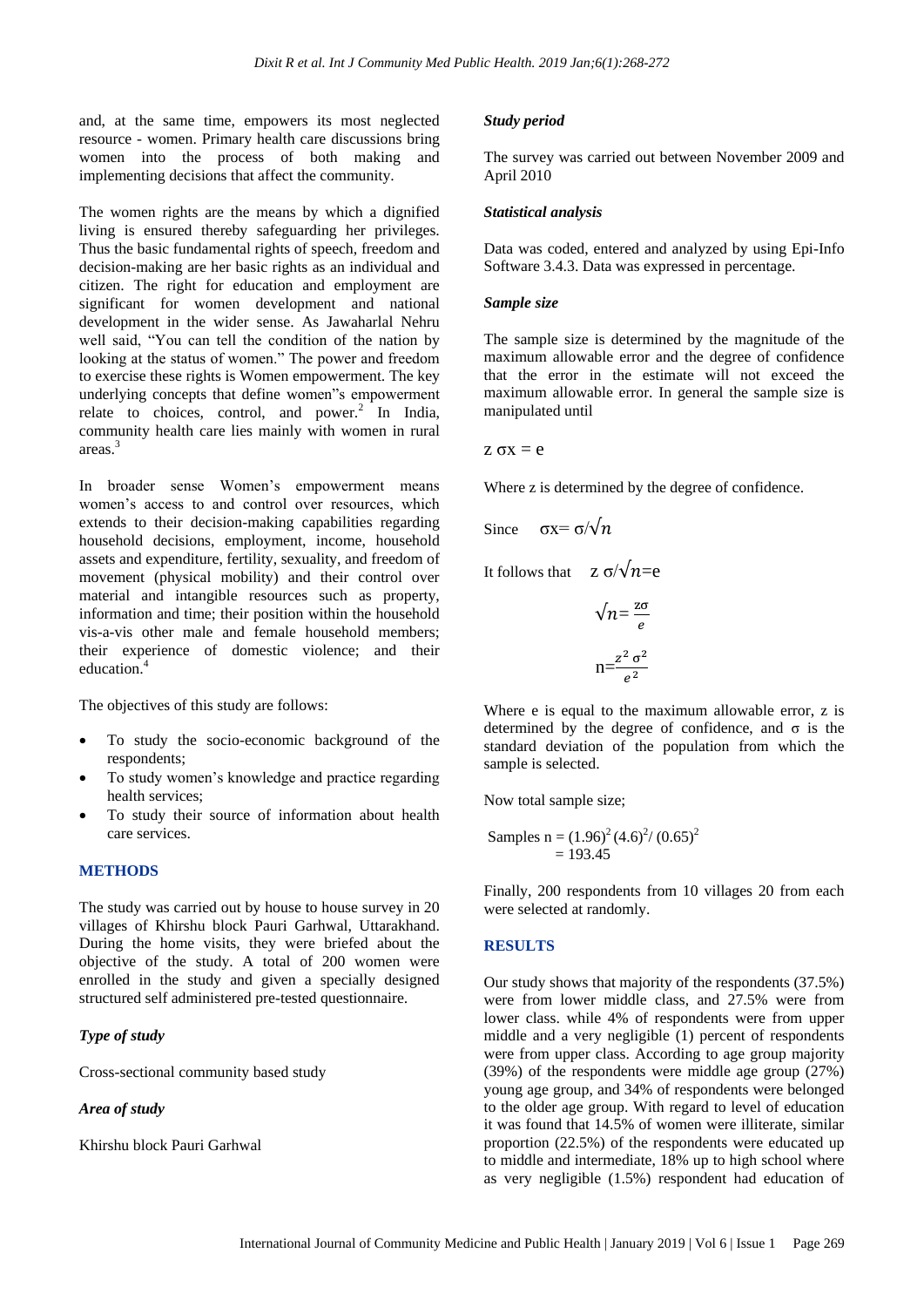post-graduation or above. Occupational status of the subjects under study has shown in Table 1 that majority of the respondent (61%) worked in agriculture in their fields and 22% of women have been found as house wife. 14% of women has been found in any kind of service while a negligible percentage (3%) of women is involved in domestic labor (Table 1).

# **Table 1: SES and demographic profile of the respondent.**

|                             | <b>Income per</b><br>capita/month | $\overline{\text{No}}$ | $\frac{0}{0}$  |
|-----------------------------|-----------------------------------|------------------------|----------------|
| <b>Social class</b>         |                                   |                        |                |
| $I-Upper class$             | >10,000                           | $\overline{2}$         | 1              |
| II-Upper middle             | 5000-9999                         | 8                      | $\overline{4}$ |
| <b>III-Lower middle</b>     | 3000-4999                         | 75                     | 37.5           |
| <b>IV-Upper lower</b>       | 1500-2999                         | 60                     | 30             |
| V-Lower class               | < 1500                            | 55                     | 27.5           |
| Total                       |                                   | 200                    | 100            |
| Age group of the respondent |                                   |                        |                |
| $15 - 25$                   |                                   | 42                     | 21             |
| $26 - 35$                   |                                   | 38                     | 19             |
| 36-45                       |                                   | 38                     | 19             |
| Above 45                    |                                   | 42                     | 21             |
| Total                       |                                   | 200                    | 100            |
| <b>Educational level</b>    |                                   |                        |                |
| <b>Illiterate</b>           |                                   | 29                     | 14.5           |
| Primary school              |                                   | 20                     | 10             |
| Middle school               |                                   | 45                     | 22.5           |
| High school                 |                                   | 37                     | 18.5           |
| Intermediate                |                                   | 45                     | 22.5           |
| Graduate                    |                                   | 21                     | 10.5           |
| P. Graduate                 |                                   | 3                      | 1.5            |
| Total                       |                                   | 200                    | 100            |
| Occupation                  |                                   |                        |                |
| Agriculture                 |                                   | 122                    | 61             |
| House wife                  |                                   | 44                     | 22             |
| Service                     |                                   | 28                     | 14             |
| Labour                      |                                   | 6                      | 3              |
| Total                       |                                   | 200                    | 100            |

Regarding the Distribution of Knowledge and Attitude about Health Services among Women 79.5% of respondents know about the location of health centre of their village and 89% of know the name of health worker working in the village and 65% had knowledge about the services provided at health center. It was also seen that 60.5% of respondents found satisfied with the health services provided at government hospital /health centre (Table 2).

Table 3 shows that 80% of the respondents would like to preferred government hospital for delivery plan while 15% opt for home delivery and 5% for private hospital.

In the present study when women were asked about the place for treatment of the health problems than, as is, evident from the Table 20 that 56% of women approach government doctor at nearby PHC for treatment, while 19% women takes their treatment from private medical practitioner, 26.5% of women obtain self or home treatment, and 3.5% also relies on traditional healer for their treatment (Table 4).

# **Table 2: Distribution of knowledge and attitude about health services among women.**

| Knowledge about health care services among women                                                  |                                |         |               |  |
|---------------------------------------------------------------------------------------------------|--------------------------------|---------|---------------|--|
| <b>Parameter</b>                                                                                  | $\mathbf{Y}$ (%)               | $N(\%)$ | Total $(\% )$ |  |
| <b>Location of health</b><br>center of village                                                    | $159(79.5)$ 41 (20.5)          |         | 200 (100)     |  |
| Name of health<br>worker of village                                                               | 178 (89)                       | 22(11)  | 200 (100)     |  |
| <b>Services provided</b><br>by at centre/<br><b>Hospital</b>                                      | 130(65)                        | 70(35)  | 200 (100)     |  |
| Are you satisfied<br>with the health<br>services provided<br>at health centre/<br><b>Hospital</b> | 121 (60.5) 79 (39.5) 200 (100) |         |               |  |

# **Table 3: Distribution of preference of delivery plan among women (n=200).**

| <b>Parameter</b>     | <b>Number</b> | Percentage $(\% )$ |
|----------------------|---------------|--------------------|
| Govt.hospital        | 160           | 80                 |
| <b>Home delivery</b> | 30            | 15                 |
| <b>Pvt.hospital</b>  | 10            |                    |
| <b>Total</b>         | 200           | 100                |

# **Table 5: Distribution of source of health education among women.**

| <b>Parameter</b>            | <b>Number</b> | Percentage $(\% )$ |
|-----------------------------|---------------|--------------------|
| <b>Media</b>                | 40            | 20                 |
| <b>Health functionaries</b> | 131           | 65.5               |
| Others*                     | 79            | 14.5               |

Media (TV, newspaper, radio), Health Personnel (Doctor, ANM, AW, etc.), others (friends, relatives, teacher, books).

In this present study it was observe that, a high percentage of respondents (65.5%) reported Health functionaries (ASHA/ANM, AWW), as a major source of information (Table 5).

In the present study socio-economic status of the sampled women was characterized by the modified classification of B.J. Prashad used for rural areas and based on family's per capita income of month as following:

# **DISCUSSION**

In this present study majority of the respondents were from lower middle class, followed by lower class and a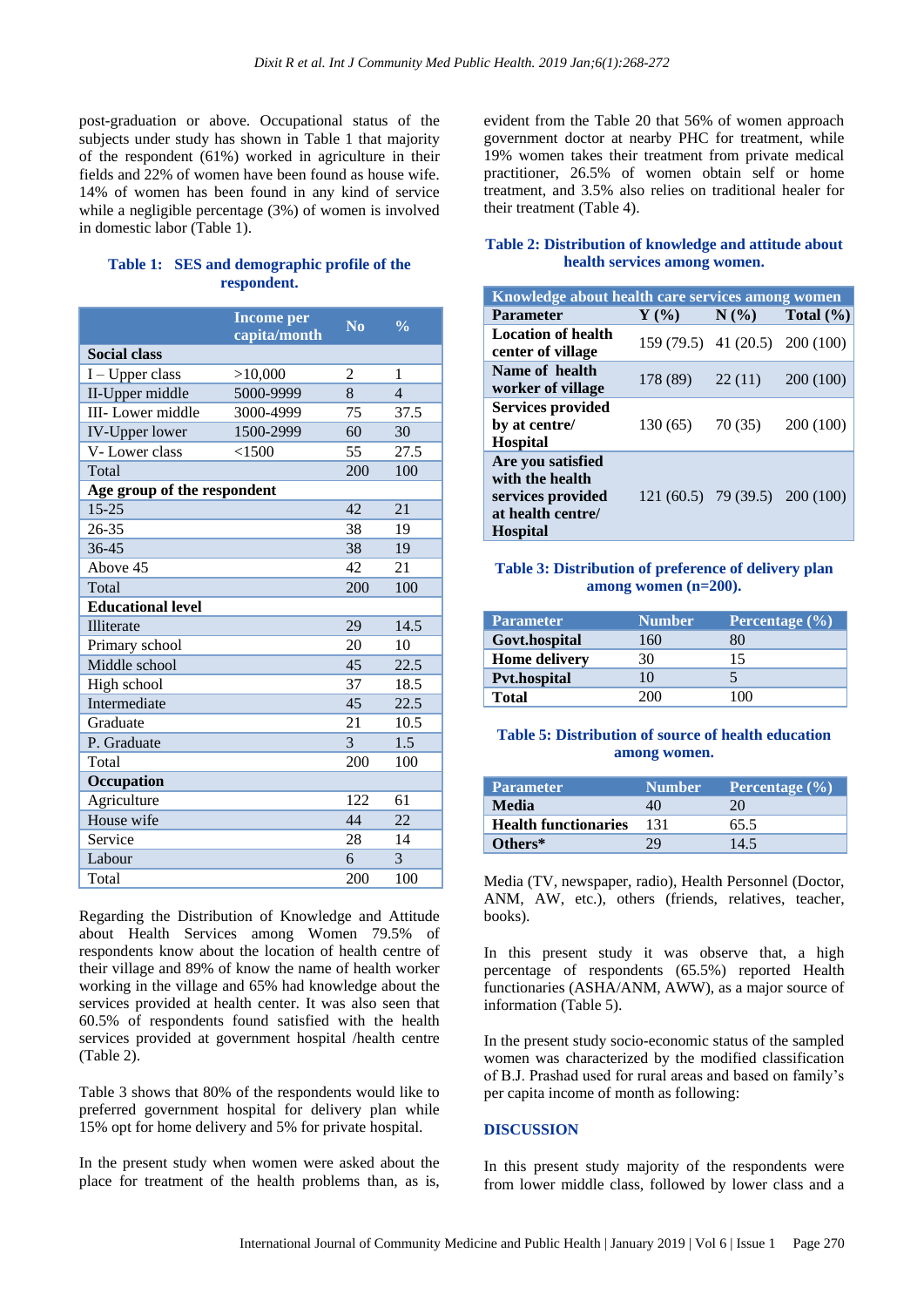very negligible percent of respondents were from upper class which can be explained by the fact that the study was conducted in Khirsu block of Pauri Gharwal. According to age group majority (39%) of the respondents were middle age group followed by 34% of respondents belonging to the older age group. With regard to level of education it was found that almost 14.5% of women were illiterate while 22.5% of the respondents were educated up to middle and intermediate. As per the occupational status is concerned majority of the respondent worked in agriculture in their fields which is relatable considering the area of study conducted.

Knowledge of health services among women influence their ability to make use of health service, and participate as a medium of promoting health education in community, which is an important pace for community health development. In this study that majority of respondents know about the location of health centre of their village as well as the name of health worker working in the village and many had knowledge about the services provided at health center. Availability of health centre in the same village played a positive role in terms of knowledge, awareness and utilization of maternity and child health services

It was also seen many of respondents were found satisfied with the health services provided at government hospital /health centre. Knowledge is an important factor in the utilization of PHC services. In this study, awareness of the presence of PHC centers was high just as the knowledge of the services offered by the health centers. The high awareness and knowledge may have positively influenced the use of the health services. Similar findings had been demonstrated by Agarwal in this study population, various socioeconomic factors such as literacy of women and their husbands, husbands' occupations showed a significant association with respect to utilization of antenatal care services, indicating the impact of education on awareness and health status of, and utilization by, the population.<sup>5</sup>

In the present study majority of the respondents were aware about the services provided by health workers at the village level. Safe delivery is promoted primarily through the encouragement of all families to seek the care of skilled birth attendants for all births, because all pregnant women are at risk of life-threatening complications, many of which are unpreventable and unpredictable. A study by Ray et al showed that practices of delivery at home in slums were found to be 34.7%, which contradicted with the findings of the present study which states that 80% of the respondents would like to preferred government hospital for delivery plan. <sup>6</sup> The reasons for the differences might be due to differences in the literacy levels or presence of better primary healthcare facilities in the surrounding areas.

In present study while 15% opt for home delivery and 5% for private hospital. This was because that majority of the respondents were from lower socio-economic status which could not afford the charges of private nursing home.

Awareness regarding the incentive provided under JSY was found the reason to prefer government hospital for delivery plan. The people's need, quality service and attitudes of the staff toward them are most important factor in influencing their choice for delivery plan. In rural areas ASHA, ANM, and Aganwadi are the most active outreach worker and facilitator in health setting in rural areas they also provides health information and visits their home on routine based. According to NFHS IV Uttarakhand (2015-16) it has been found that (71.2%) of Births assisted by a doctor/nurse/LHV/ANM/other health personnel which is greater than NFHS III (2005-  $06$ ).<sup>7,8</sup>

Respondent were asked about the place for treatment of the health problems than, and majority of them mentioned they visited government doctor at nearby PHC for treatment, while few still took their treatment from private medical practitioner, however some of women obtain self or home treatment, and surprisingly few still relies on traditional healer for their treatment. In the remote areas, people prefer the Govt hospital/ PHC for primary treatment. It shows that people have good faith in PHCs wherever these are present. During the study it was also observed that women feels that the facilities like routine laboratory tests are charged less and medicines, etc. are provided free of cost in government hospitals. That's why they prefer the same for health care services. According to NFHS III Uttarakhand it was observe that 43.6% of rural women generally prefer government hospital for treatment when they become sick. Similar the findings have been observed DLHS-2 Pauri Garhwal, Uttarakhand.<sup>9</sup> (2002-04) that 20% of women prefer to visit private health facility when suffer from illness. The Study Conducted by Dar  $K^{10}$  "Utilization of the Services of the Primary Health Centers in India" it was pragmatic that People opt for PHCs as a source of treatment if located at nearest possible distance.

However, medical professionals are not the only ones providing health and medical information. It can be delivered through alternate sources as print and broadcast media, churches, community groups, family and friends, and the Internet are all sources of health and medical information. In this present study it was observe that, a high percentage of respondents reported Health functionaries (ASHA/ANM, AWW), as a major source of information. The study area having highest number of primary health centers (P.H.C) and higher educational facilities could be the possible reason for these findings. It could be possible that in rural areas the women are more bounded to their daily routine work and therefore could not get much time to be paid on media and other advertising modalities. Similar the findings have been